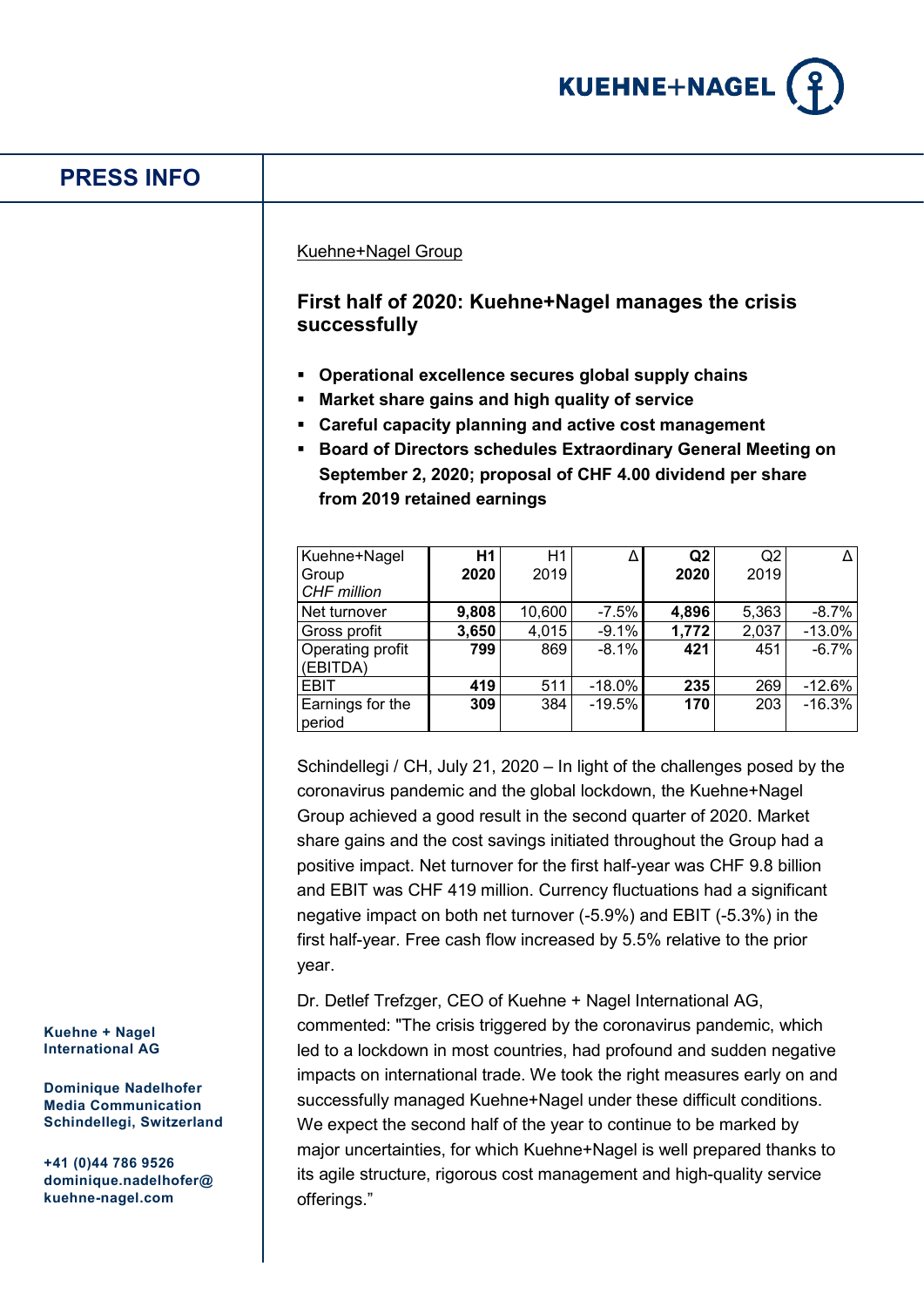Dr. Joerg Wolle, Chairman of the Board of Directors of Kuehne + Nagel International AG, commented: "The strategic course we have set at Kuehne+Nagel in recent years is also having a positive effect in the midst of the coronavirus crisis. The company has been consistently digitalised and thus remained fully operational throughout the crisis. The successful performance in the second quarter is owed to the good market position of Kuehne+Nagel and the recovery of the Asian markets. The good work during these past months underlines today's high level of resilience of Kuehne+Nagel."

# **Sea Logistics**

| CHF million   | H <sub>1</sub> 2020 | H <sub>1</sub> 2019 |           | Q2 2020 | Q2 2019 |           |
|---------------|---------------------|---------------------|-----------|---------|---------|-----------|
| ⊥Net turnover | 3.386               | 3.739               | $-9.4\%$  | 1.662   | 1.887   | $-11.9\%$ |
| Gross profit  | 673                 | 782                 | $-13.9\%$ | 329     | 400     | -17.8% l  |
| EBIT          | 167                 | 235                 | $-28.9%$  | 88      | 123     | -28.5% l  |

In the first half of the year, a clearly negative market environment translated to reduced shipping volumes and a decline in business for Sea Logistics. Kuehne+Nagel was able to gain market share in select, high-yielding industries including pharma, reefer transport and e-commerce. The good volume development in these areas and the cost management did not fully compensate the significant decline in the high-yielding SME customer portfolio.

In the second quarter of 2020, container volume declined by 11.7% year-on-year to 1.1 million TEU. Sea Logistics net turnover fell to almost CHF 1.7 billion and EBIT to CHF 88 million.

Customer interest in CO2-neutral sea freight solutions remained high despite the volatile market environment. The focus was primarily on complete solutions for climate-neutral supply chains.

# **Air Logistics**

| CHF million         | H <sub>1</sub> 2020 | H <sub>1</sub> 2019 |         | Q <sub>2</sub> 2020 | Q <sub>2</sub> 2019 |          |
|---------------------|---------------------|---------------------|---------|---------------------|---------------------|----------|
| <b>Net turnover</b> | 2.460.              | 2.360               | 4.2%    | 1,369               | .190                | $15.0\%$ |
| Gross profit        | 642                 | 668                 | $-3.9%$ | 335                 | 342                 | $-2.0\%$ |
| EBIT                | 181                 | 174                 | 4.0%    | 110                 | 94                  | 17.0%    |

A high demand for crisis goods in the second quarter 2020 led to a short-term, beneficial shift in the product mix. Furthermore, the Air Logistics business unit purchased charter capacity for its customers on a targeted basis as belly capacity on passenger flights was not available during the second quarter of 2020.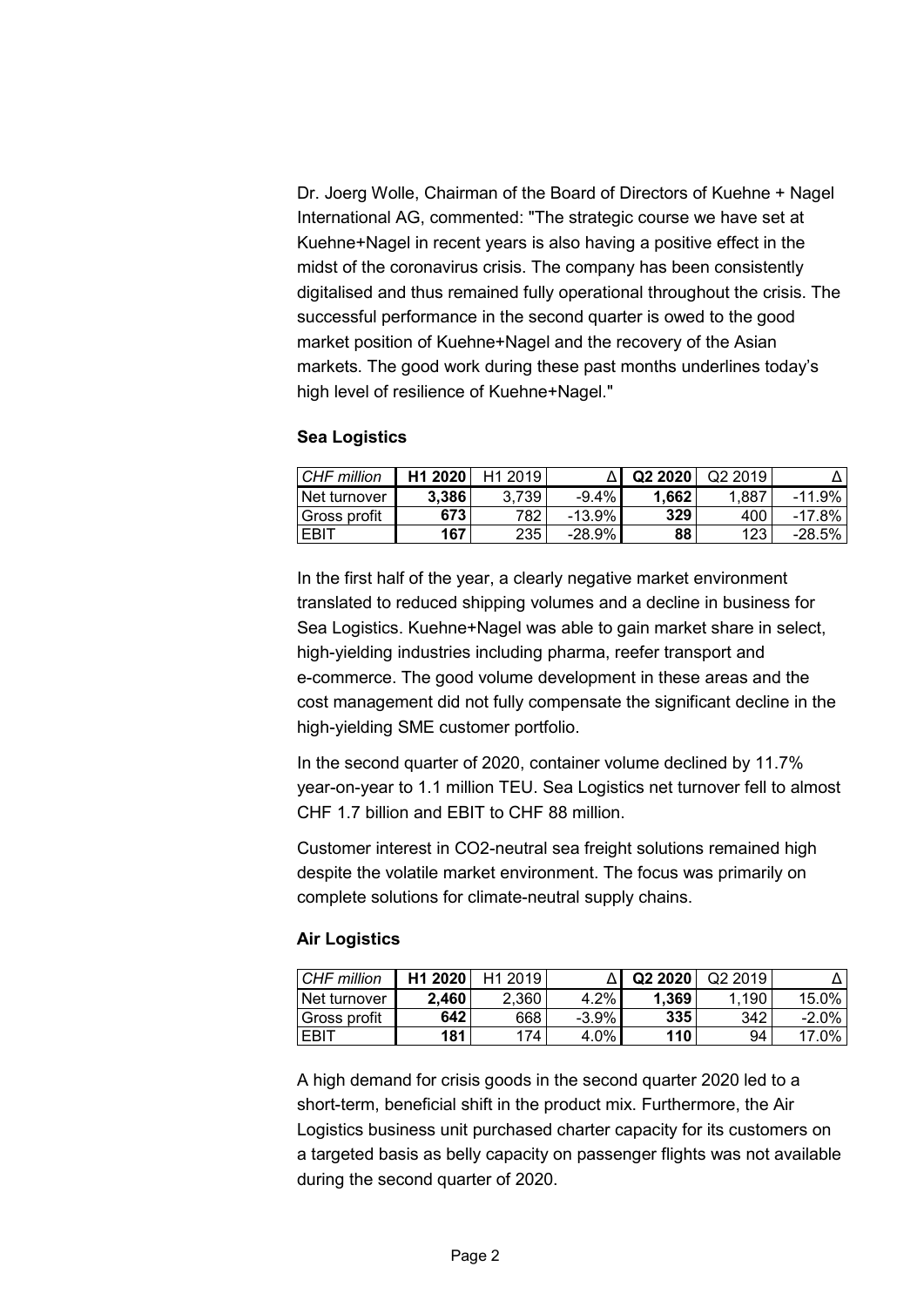These factors, combined with active cost management, produced attractive profitability along with expanded market share. With the gradual resumption of passenger services since June, a slight normalisation of the general market conditions is visible.

At 315,000 tonnes, air freight volume in the second quarter of 2020 was 22.0% below the same period of the previous year. Net turnover rose to CHF 1.4 billion and EBIT to CHF 110 million.

Further progress was made in the automation of processes, especially in the implementation of AirLOG, Kuehne+Nagel's proprietary transport management solution and key to digitalisation.

# **Road Logistics**

| CHF million  | H <sub>1</sub> 2020 | H <sub>1</sub> 2019 |           | Q2 2020 | Q2 2019 |           |
|--------------|---------------------|---------------------|-----------|---------|---------|-----------|
| Net turnover | 1.584               | .820                | $-13.0\%$ | 721     | 919     | -21.5% l  |
| Gross profit | 538                 | 577                 | $-6.8%$   | 257     | 292     | -12.0% l  |
| EBIT         | 26                  | 45                  | $-42.2\%$ | 9       | 04      | $-57.1\%$ |

The months of April and May 2020 were characterised by a significant decline in Road Logistics order volume. However, demand noticeably revived since the month of June. In particular, the demand for domestic European transport has broadly improved to pre-crisis levels. In North America, demand for all product segments – with the exception of pharma and e-commerce – was significantly lower than in the previous year.

The business unit's net turnover declined to CHF 721 million in the second quarter of 2020 and EBIT was down to CHF 9 million.

Due to the high level of market acceptance, the digital booking platform eTrucknow was extended to additional countries in Asia.

# **Contract Logistics**

| CHF million   | H <sub>1</sub> 2020 | H <sub>1</sub> 2019 |          | Q <sub>2</sub> 2020 | Q <sub>2</sub> 2019 |           |
|---------------|---------------------|---------------------|----------|---------------------|---------------------|-----------|
| Net turnover  | 2,378               | 2.681               | $-11.3%$ | 1.144.              | 1.367               | $-16.3\%$ |
| 'Gross profit | 1,797               | 1.988               | $-9.6\%$ | 851                 | 1.003               | -15.2% l  |
| EBIT          | 45                  | 57                  | $-211%$  | 28                  | 31                  | -9.7% l   |

In Contract Logistics, the significant reduction in demand in the second quarter of 2020 was mitigated by stringent cost management. Essential goods and e-commerce, which now account for around half of the Contract Logistics portfolio, recorded significantly higher demand. Securing operations, even during the lockdown, resulted in market share gains.